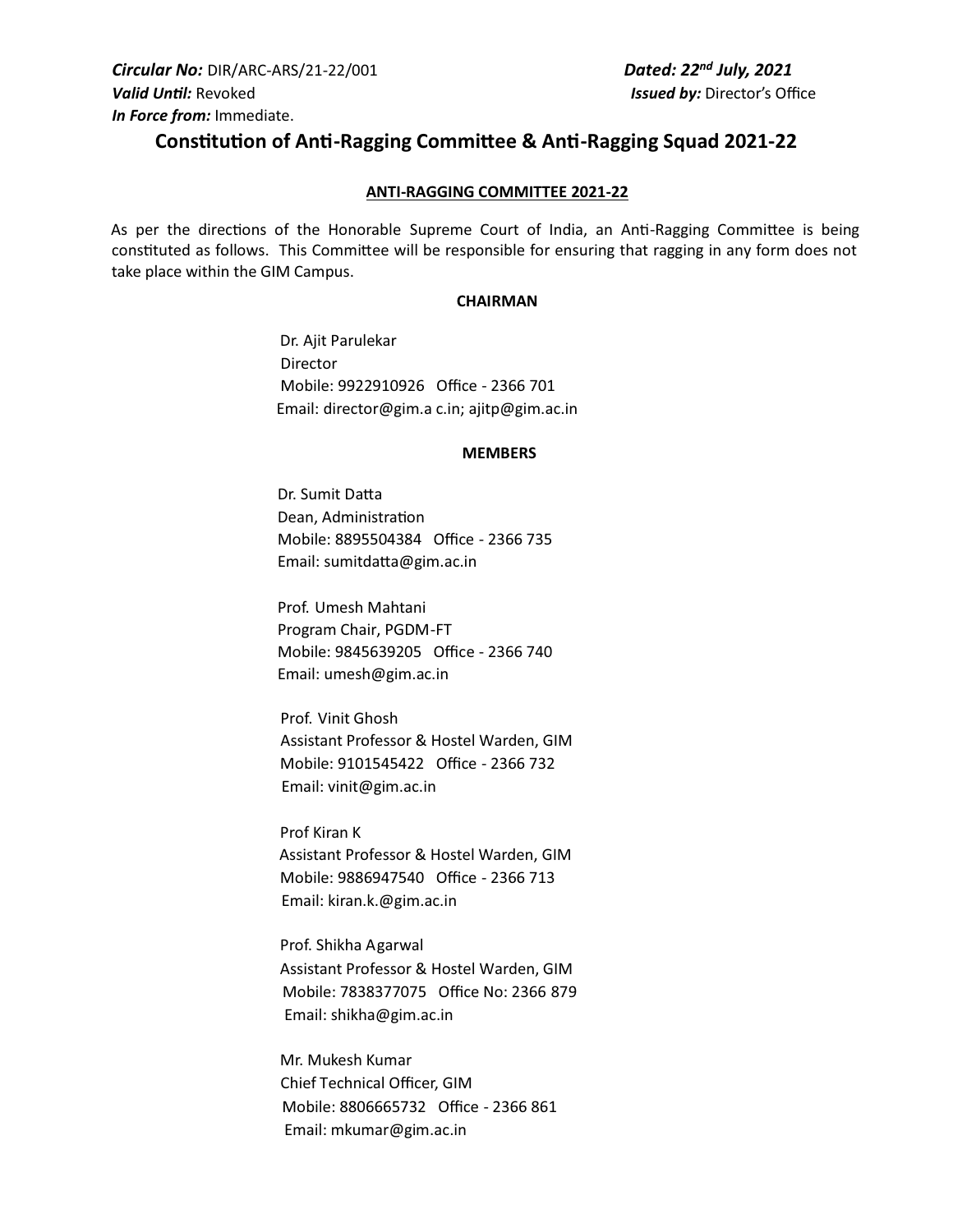*Circular No:* DIR/ARC-ARS/21-22/001 *Dated: 22* **Valid Until:** Revoked *Valid Until:* Revoked *Issued by:* **Director's Office** *In Force from:* Immediate.

*Dated: 22<sup>nd</sup> July, 2021* 

Mr. Shivram Vaigankar - PI Valpoi Police Station 210, Nagargaon Rd, Valpoi, Goa 403506 Mobile: 7875756034 Office: 2374255 Email: pivalpoi@goapolice.gov.in

 Ms. Sulata Lotlikar Student Counsellor, GIM Mobile : 9158738734 Email : sulata@gim.ac.in

 Dr. Archana Kamat Medical Practitioner & Institute Doctor Mobile: 9823444327 Email: archanakamat27@gmail.com

Ms. Skitter Faia Perfect Relations, Panaji, Goa Mobile: 9823350629 Email: skitterfaia@gmail.com

Parent of First Year Student

Parent of First Year Student

 Mr. Menino D'Souza - Parent of Second year HCM student Mobile : 9921367530 Email : meningoaplay13@yahoo.in

Mrs. Alka Dattatreya Dhond - Parent of Second year PGDM student Mobile : 09420745155 Email ID : alkadhond3@gmail.com

Mr. Nihal Shet Narvenkar, SAC (GIM Student Representative) Mobile : 8390662536 Email ID : nihal.narvenkar20@gim.ac.in

Ms. Shaleen Aggarwal, SAC (GIM Student Representative) Mobile : 7300044030 Email id : shaleen.agarwal20b@gim.ac.in

First Year student representative

First Year Student representative